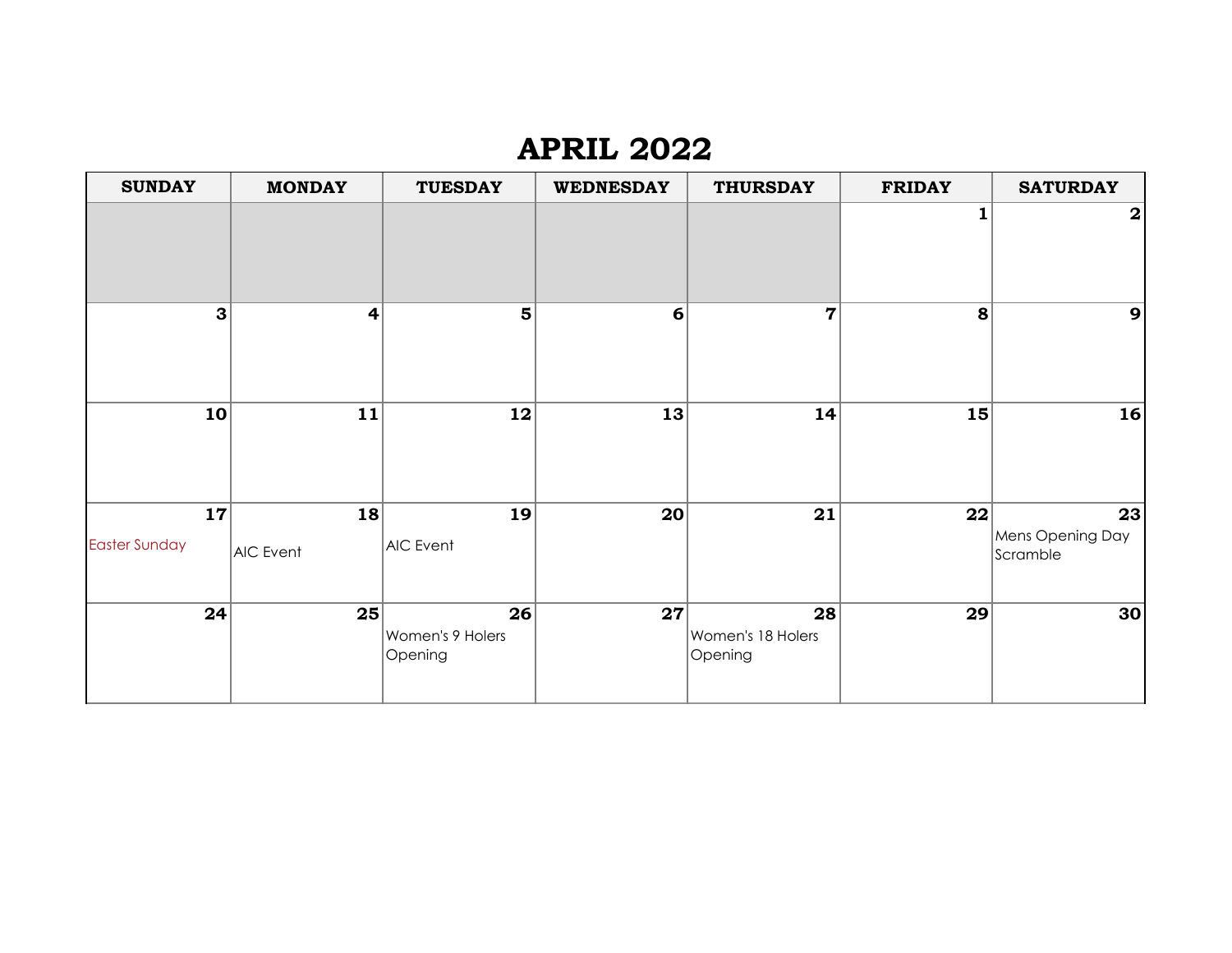# **MAY 2022**

| <b>SUNDAY</b> | <b>MONDAY</b>                          | <b>TUESDAY</b>             | <b>WEDNESDAY</b>    | <b>THURSDAY</b> | <b>FRIDAY</b> | <b>SATURDAY</b>      |
|---------------|----------------------------------------|----------------------------|---------------------|-----------------|---------------|----------------------|
|               | $\mathbf{2}$                           | 3                          | 4                   | 5               | 6             | 7                    |
|               | Greens Aeration - 9                    | <b>Greens Aeration - 9</b> | Men's League Starts |                 |               |                      |
|               | Holes Closed -                         | Holes Closed -             |                     |                 |               | Titleist Fitting Day |
|               | Course opens at                        | Course opens at            |                     |                 |               | $11 - 4$             |
|               | 12:00                                  | 12:00                      |                     |                 |               |                      |
|               |                                        |                            |                     |                 |               | Women's Opening      |
|               |                                        |                            |                     |                 |               | Day Scramble         |
| 8             | 9                                      | 10                         | 11                  | 12              | 13            | 14                   |
|               | Greens DryJect -                       |                            |                     |                 |               |                      |
|               | Closed until 3                         |                            |                     |                 |               |                      |
|               | 16                                     | 17                         |                     | 19              | 20            |                      |
| 15            |                                        |                            | 18                  |                 |               | 21                   |
|               | Huntingtons Disease   Women's Twilight |                            |                     | Men's Member    |               |                      |
|               | Outing                                 | Starts                     |                     | Guest           |               |                      |
| 22            | 23                                     | 24                         | 25                  | 26              | 27            | 28                   |
|               | <b>SMGA Outing</b>                     |                            |                     |                 |               |                      |
|               |                                        |                            |                     |                 |               | Member Member        |
|               |                                        |                            |                     |                 |               | Men's and Womens     |
| 29            | 30                                     | 31                         |                     |                 |               |                      |
| Member Member |                                        |                            |                     |                 |               |                      |
|               | Member Member                          |                            |                     |                 |               |                      |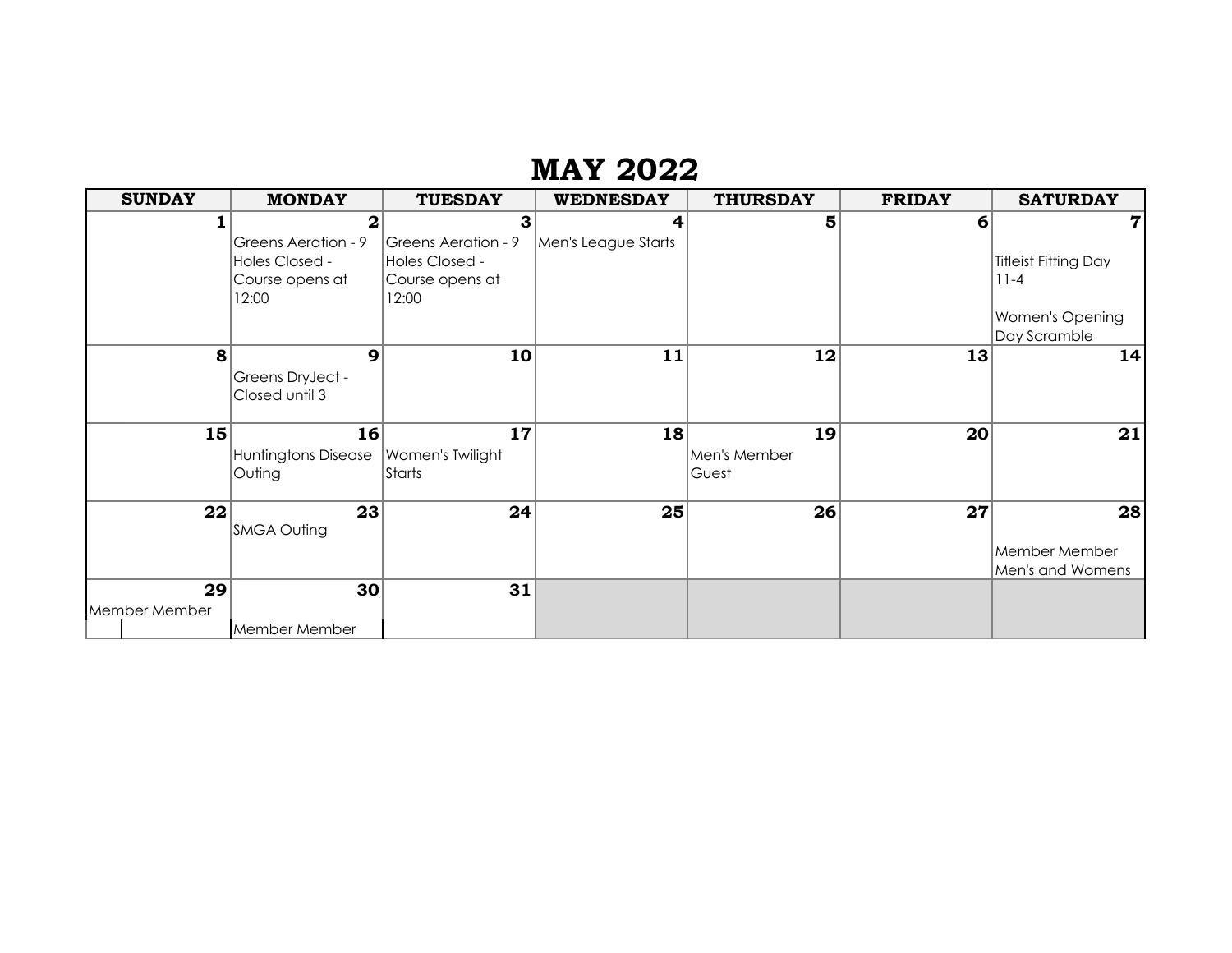#### **JUNE 2022**

| <b>SUNDAY</b> | <b>MONDAY</b>            | <b>TUESDAY</b>     | <b>WEDNESDAY</b>        | <b>THURSDAY</b> | <b>FRIDAY</b>                  | <b>SATURDAY</b> |
|---------------|--------------------------|--------------------|-------------------------|-----------------|--------------------------------|-----------------|
|               |                          |                    |                         | $\mathbf 2$     | З                              | 4 <sup>1</sup>  |
| 5             | 6                        | 7                  | 8                       | 9               | 10                             | 11              |
|               | Make a Wish              | 9 Holers Guest Day |                         |                 |                                | Mixed Shambles  |
| 12            | 13                       | 14                 | 15 <sub>1</sub>         | 16              | 17                             | 18              |
|               | Course Opens at<br>12:00 |                    | 119th June Invitational |                 |                                |                 |
| 19            | 20 <sub>l</sub>          | 21                 | 22                      | 23              | 24                             | 25              |
| Mens June     | Course Opens at<br>12:00 |                    |                         |                 | 51st Women's June Invitational |                 |
| 26            | 27                       | 28                 | 29                      | 30 <sub>1</sub> |                                |                 |
| Womens June   | HNE Outing               |                    |                         |                 |                                |                 |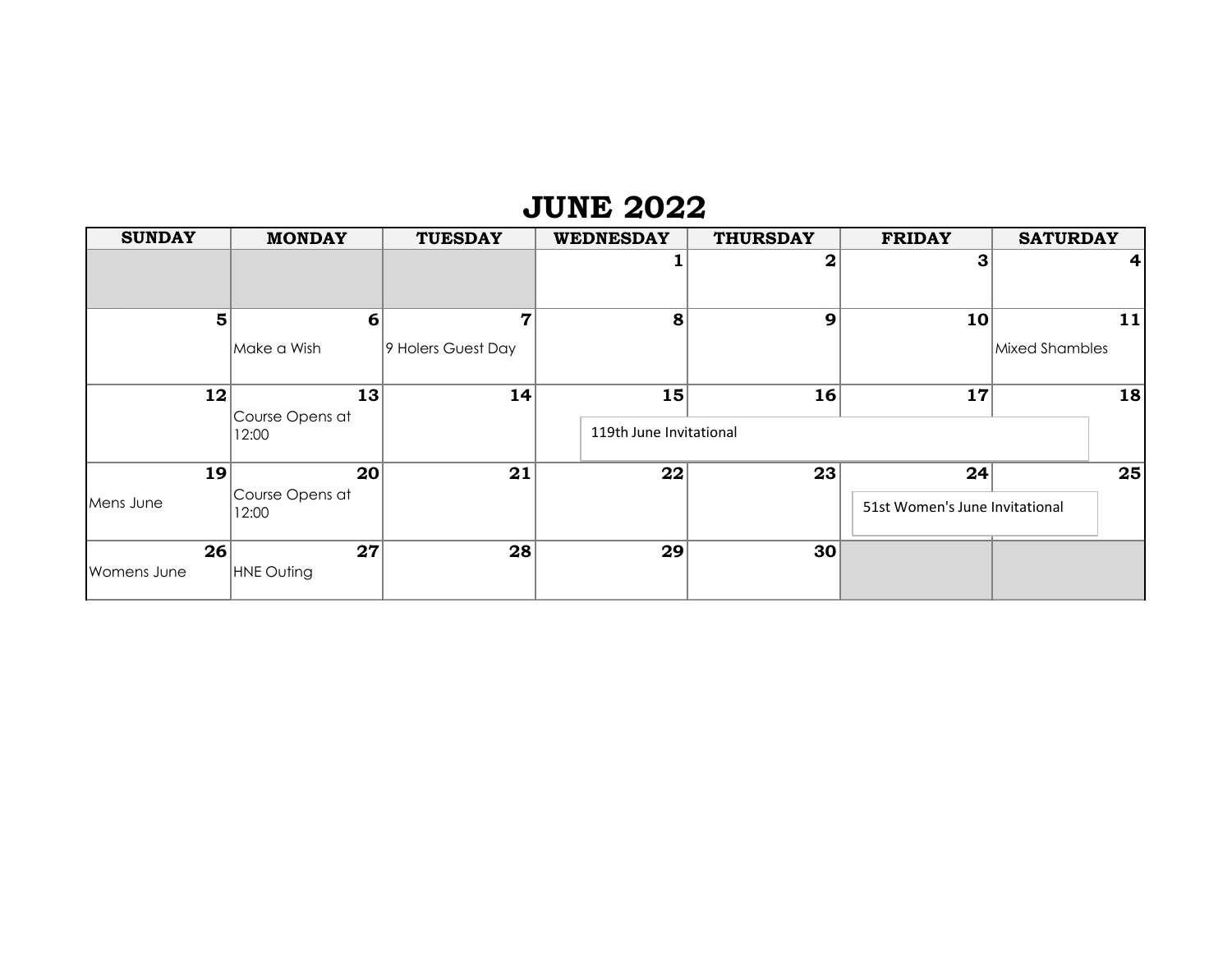## **JULY 2022**

| <b>MONDAY</b>                                                       | <b>TUESDAY</b>                                      | <b>WEDNESDAY</b> | <b>THURSDAY</b>                     | <b>FRIDAY</b>                                                | <b>SATURDAY</b>                                                                           |
|---------------------------------------------------------------------|-----------------------------------------------------|------------------|-------------------------------------|--------------------------------------------------------------|-------------------------------------------------------------------------------------------|
|                                                                     |                                                     |                  |                                     |                                                              | $\boldsymbol{2}$                                                                          |
| 4<br>Combined<br>Stableford of the<br>Foursome Men's and<br>Women's | 5<br>Drive Chip & Putt<br><b>Regional Qualifier</b> | 6                | $\overline{7}$                      | 8                                                            | 9                                                                                         |
| 11<br><b>WSPD Outing</b>                                            | 12                                                  | The Martini      | Martini RD                          |                                                              | 16<br>Mens Club<br>Championship &<br>Presidents Cup                                       |
| Newman Center                                                       | 19                                                  |                  | 21                                  | Mens Member Guest                                            | 23                                                                                        |
| Friends of the<br>Homeless Outing                                   |                                                     |                  |                                     |                                                              | 30<br>Mens Senior Club<br>Championship<br>Womens Club<br>Championship &<br>Presidents Cup |
|                                                                     |                                                     | 18<br>25         | <b>Pracitce Facility Only</b><br>26 | 13<br>20<br>Junior Camp - Monday through Thursday 9-12<br>27 | 14<br>15<br>22<br>28<br>29                                                                |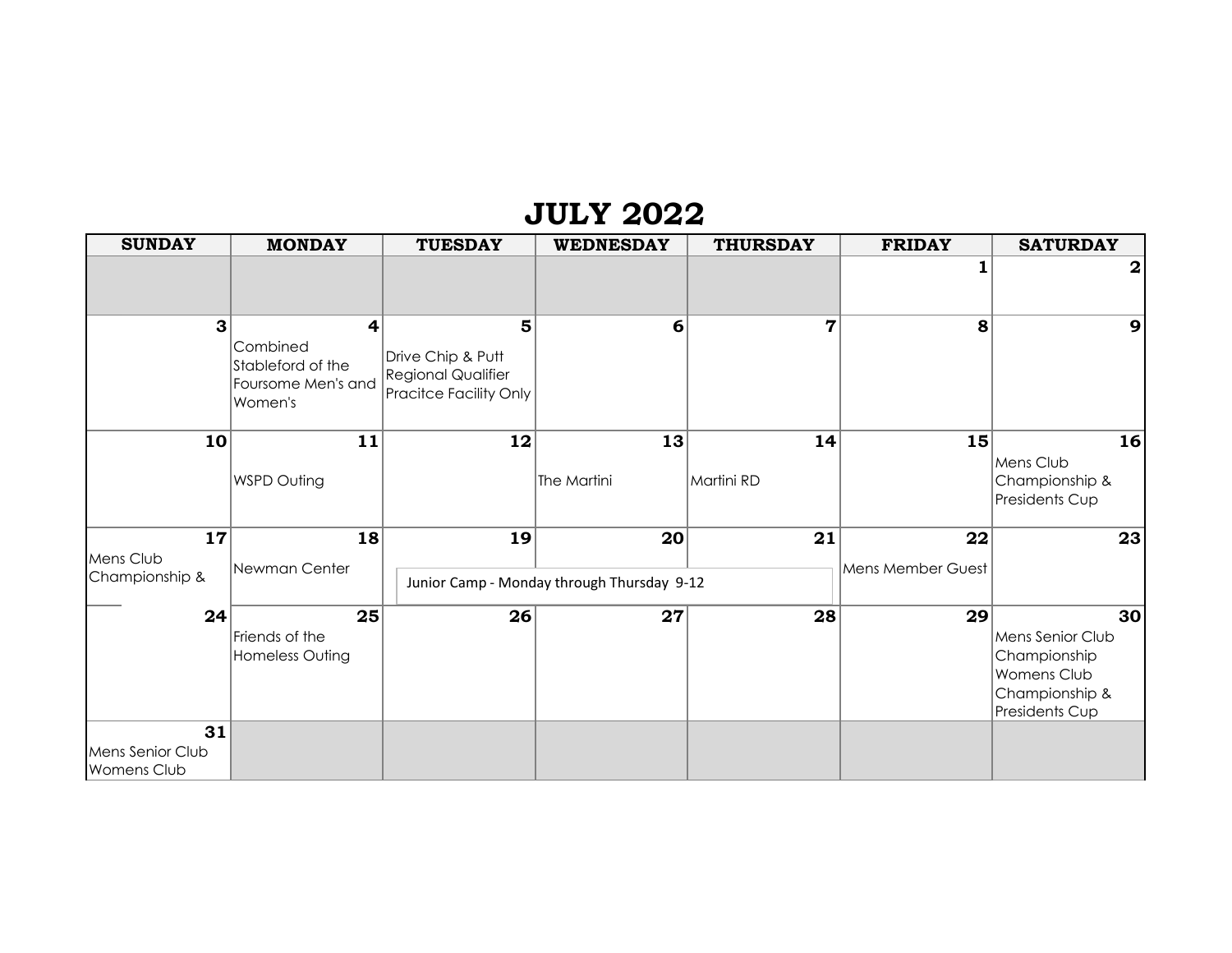## **AUGUST 2022**

| <b>SUNDAY</b> | <b>MONDAY</b>            | <b>TUESDAY</b>               | <b>WEDNESDAY</b>                                 | <b>THURSDAY</b>          | <b>FRIDAY</b>            | <b>SATURDAY</b>                  |
|---------------|--------------------------|------------------------------|--------------------------------------------------|--------------------------|--------------------------|----------------------------------|
| 31            | Rach Sterns              | $\mathbf 2$                  | З                                                | 4                        | 5                        | 6                                |
| 7             | 8<br>No Kid Hungry       | 9                            | 10                                               | 11<br>Golden Open        | 12                       | 13<br>Mixed Team<br>Championship |
| 14            | 15<br>Wmass Chiefs       | 16                           | 17<br>Mass Mid Am<br>Qualifier                   | 18                       | 19<br>lMens Member Guest | 20                               |
| 21            | 22 <br>Greens Aeration   | 23<br><b>Greens Aeration</b> | 24<br>Junior Camp - Monday through Thursday 9-12 | 25<br>Par 3 Extravaganza | 26                       | 27                               |
| 28            | 29<br>Srs. of St. Joseph | 30                           | 31                                               |                          | $\overline{2}$           | 3                                |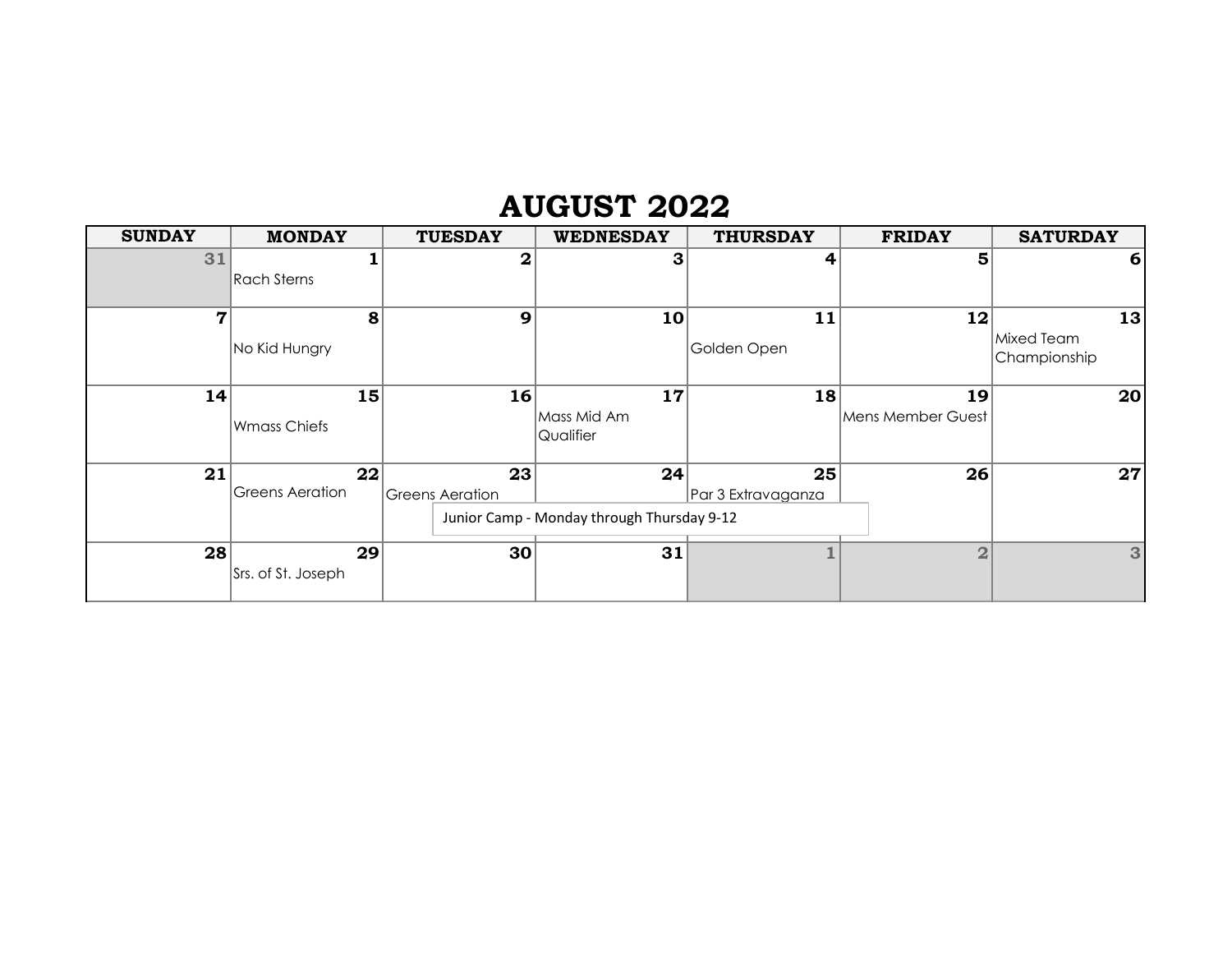## **SEPTEMBER 2022**

| <b>SUNDAY</b>        | <b>MONDAY</b>          | <b>TUESDAY</b>  | <b>WEDNESDAY</b>  | <b>THURSDAY</b> | <b>FRIDAY</b>   | <b>SATURDAY</b>  |
|----------------------|------------------------|-----------------|-------------------|-----------------|-----------------|------------------|
| 28                   | 29                     | 30              | 31                |                 | 2               | 3 <sup>1</sup>   |
|                      |                        |                 |                   |                 |                 | Mens Springfield |
|                      |                        |                 |                   |                 |                 | Cup              |
|                      |                        |                 |                   |                 |                 | Labor Day Member |
|                      |                        |                 |                   |                 |                 | Member Women     |
| 4                    | 5                      | $6 \mid$        | 7                 | 8               | 9               | 10 <sub>l</sub>  |
| Labor Day Member     |                        |                 | September Classic | Sept RD         |                 |                  |
| Mens Springfield     |                        |                 |                   |                 |                 |                  |
| 11                   | 12                     | 13              | 14                | 15              | 16              | 17               |
|                      | Holyoke Community      |                 |                   |                 | Open Two Ball   | Open Two Ball    |
|                      |                        |                 |                   |                 |                 |                  |
| 18                   | 19                     | 20 <sub>l</sub> | 21                | 22              | 23              | 24               |
| <b>WGA Guest Day</b> |                        |                 |                   |                 |                 |                  |
|                      |                        |                 |                   |                 |                 |                  |
| 25                   | 26                     | 27              | 28                | 29              | 30 <sub>1</sub> |                  |
|                      | <b>Westfield State</b> |                 |                   |                 |                 |                  |
|                      |                        |                 |                   |                 |                 |                  |